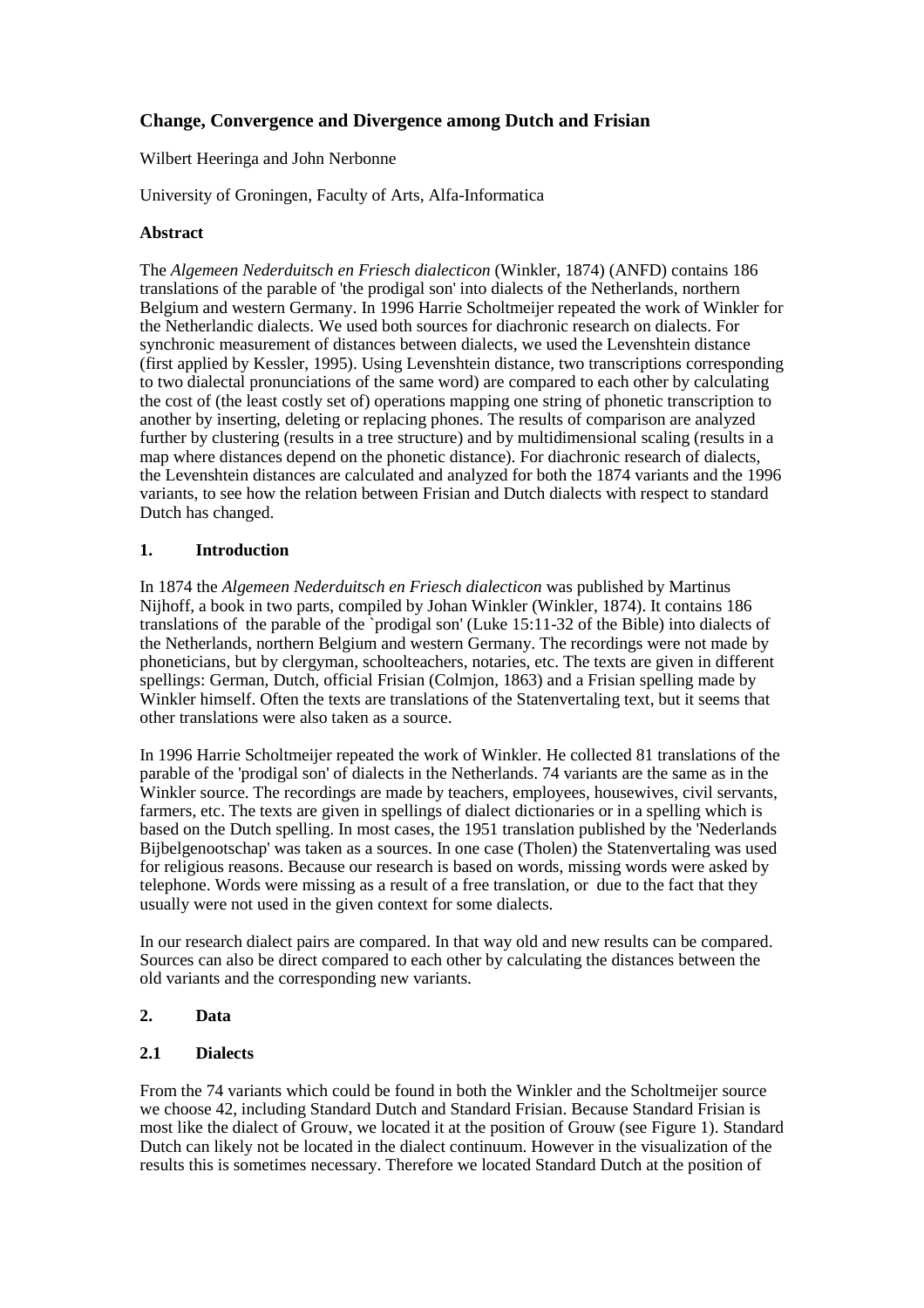Dronten. According to Scholtmeijer and Kapteijn (1998) the most pure Standard Dutch is spoken in Dronten.

Sometimes the town in the Winkler source was replaced by another nearby in the Scholtmeijer. In these cases we use the area name, because the places are not exactly the same in 1874 and 1996. In the two places (nearly) the same dialect is spoken. Sometimes in the Winkler source the dialect for an area is given instead of for a place. The table below summaries the replacements used.

| 1874       | 1996         |
|------------|--------------|
| Ulrum      | Zoutkamp     |
| Noordwolde | Stellingwerf |
| Rijsbergen | Etten-Leur   |
| Oldambt    | Westerlee    |
| Sellingen  | Ter Apel     |
|            |              |

We revised the 1874 text from Ouddorp on the basis of the notes of P. Heerschap. He suggests that the Winkler text was likely drawn up by a non-native speaker because the text is still more modern than the 1996 one.

For Standard Dutch for 1874 we used the Winkler text number 115: ' De gelijkenis van de verlorenen zoon in den modern Hollandschen tongval, zoals die onder anderen te Haarlem wordt uitgesproken' . For 1996, the Winkler text number 115 was used as a basis, where the old-fashioned word ' wier' is replaced by ' werd' (became), and the pronunciations are adapted in accordance with Paardekooper (1998).

For Standard Frisian for 1874 we used the Winkler text number 87: ' Dialectus communis van de provincie Friesland' . For interpreting this text Winkler refers to Colmjon (1863). For 1996 we used the text in Dijkstra (1995).

# **2.2 Words**

## **2.2.1 Choice of words**

The algorithm we used for comparing dialects (the Levenshtein distance) works on the basis of words. So from the text we choose words which vary lexically or phonetically between the dialects. We did not choose words which appear only in the ' Statenvertaling' text or only in the 1951 translation of the ' Nederlands Bijbelgenootschap' . Most words must appear in almost every text, even in cases of rather free translation. We did not choose words which vary in form due to proximity to other words (e. g. cliticization, sandhi), for example: because ' daar loopt hij' is often pronounced as ' daar loopt' ie, ' hij' is not a suitable word. We did not use words which are pronounced differently stressed and unstressed, for example: the stressed word ' jij' becomes ' je' if unstressed. We did not include words which in Dutch spelling end in *en*, for example: teg*en*, lop*en*, voet*en*. This because of the fact that always in Winkler and sometimes in Scholtmeijer loopm ([lo.pm]) is spelled as lopen ([lo.pan]). If taking into account all these restrictions it turned out that not more than 60 words were suitable (see Table 1).

# **2.2.2 Choice of translations**

In 2.2.1 we explained how we made the word list. Now for each dialect in the corresponding text we search for the translations of the words in the word list. A translation is useful if it is synonymous in the given context with the word in the word list, for example: ' to run' is synonymous with ' to dash' . A translation consisting of a more general word with modification was not acceptable, for example: ' to run' is not synonymous with ' to walk quickly'. In some dialect texts no translation could be found for some words due to "freer" translation.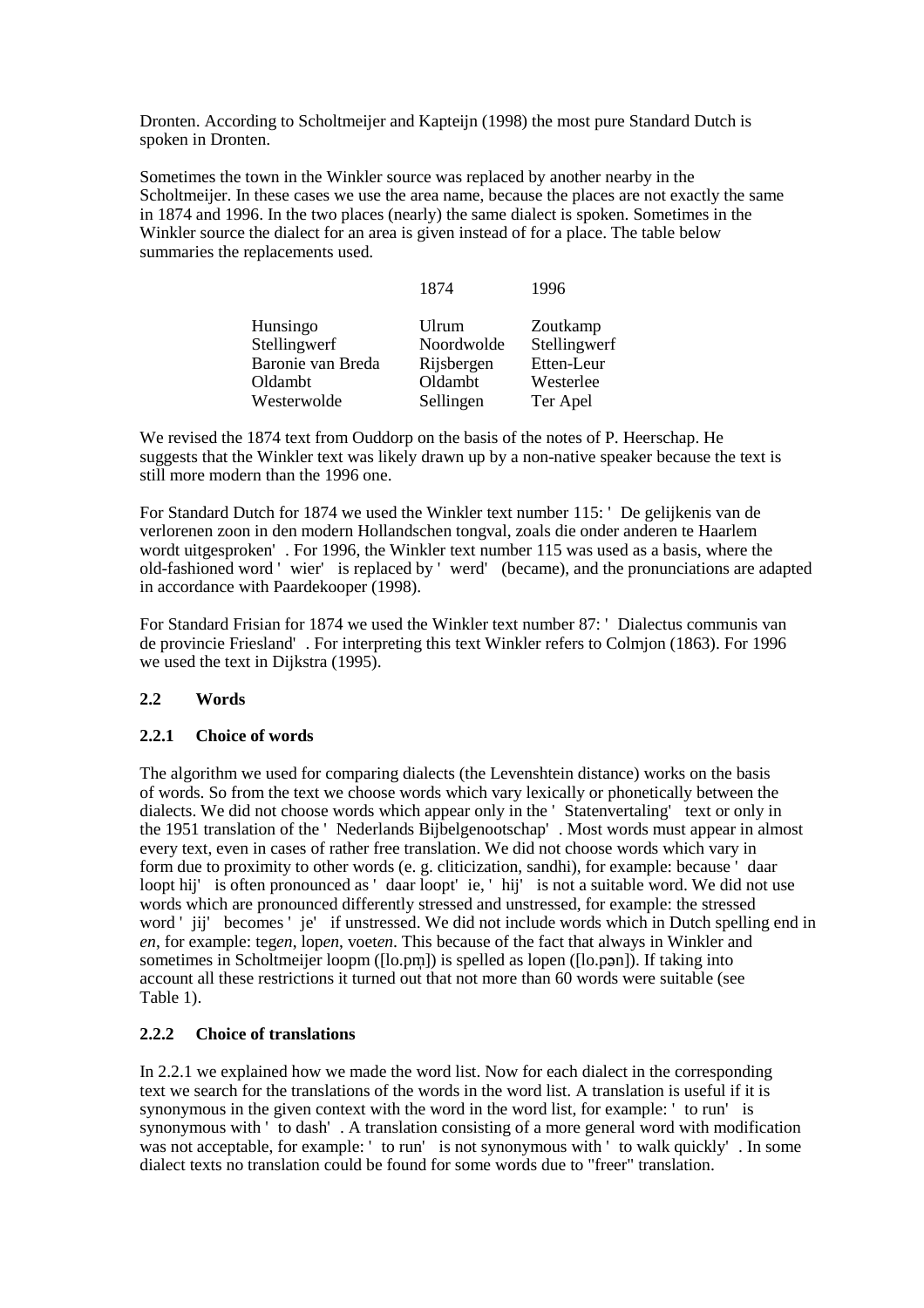In the 42 1874 texts, the minimum number of missing words is 0, the maximum number is 16 and the mean is 4.63. For the 1996 texts the missing words were asked by telephone to the translator or someone who speak the same dialect as the translator. In that way, in the 1996 texts the minimum number of missing words is 0, the maximum number could be reduced to 3 and the mean is 1.05.

If comparing two dialects on the basis of the translations of the words, and in one of them or in both no translation is present, the word is not taken into account.

## **2.2.3 Transcriptions of words**

## **2.2.3.1 Vowels**

The [u] is pronounced between [u] and [o]. The [Y] is pronounced between [ø] and [o]. In the feature system of Hoppenbrouwers (Hoppenbrouwers, 1988) [ $\sigma$ ] get the values of [ $\sigma$ ], and [ $\gamma$ ] get the values of  $[g]$ . The results in this paper are made on the basis of the feature system of Vieregge (Vieregge (1984) and Vieregge (1987)). However, we changed the feature values of the vowels analogous to the system of Hoppenbrouwers (see Nerbonne and Heeringa (1998) for more details). If a  $\langle \infty \rangle$  in a closed syllable precedes the  $\langle m \rangle$ ,  $\langle n \rangle$  or  $\langle n g \rangle$ , we noted it as [ $U$ ]. For example:  $\langle$ bom $\rangle$  is noted as [b $U$ m].

In Saxon and Franconian dialects the  $\langle 0a \rangle$  and the  $\langle 4a \rangle$  are pronounced between the [o] and the  $\lceil q \rceil$ . If nothing else is indicated by Winkler (1874) or in relevant dictionaries (1996) we suppose the  $\langle 0 \rangle$  tends towards the  $\langle 0 \rangle$  and the  $\langle 40 \rangle$  tends towards the  $\langle 4 \rangle$ , as is suggested by Winkler. We note the  $\langle 0a \rangle$  as [0.] and the  $\langle 4a \rangle$  as [0.].

In Frisian dialects the  $\langle 0a \rangle$  usually represents a diphthong. We note the  $\langle 40 \rangle$  as [ua]. In texts of other dialects the same sound is also spelled as  $\langle 0 \rangle$  (Ouddorp 1874),  $\langle 0 \rangle$  (Gorinchem, Land van Axel, Laren, Ouddorp and Tholen 1996), <ôo> (Walcheren 1996), <oô> (Hoorn and Schagen 1996) and <óó> (Baronie van Breda and Texel 1996).

In Frisian dialects the  $\langle$ ea $\rangle$  represents a diphthong. We note the  $\langle$ ea $\rangle$  as [19]. In texts of other dialects the same sound is also spelled as  $\langle$ eeë $>$  (Scheveningen 1874),  $\langle$ eeë $>$  (Ouddorp, Tholen and Walcheren 1874), <ae> (Scheveningen 1996), <êê> (Gorinchem, Land van Axel, Ouddorp and Tholen 1996), <êe> (Walcheren 1996), <eê> (Hoorn and Schagen 1996) and <éé> (Baronie van Breda and Texel 1996).

For diphthongs we follow the distinction between real diphthongs and pseudo-diphthongs as given in Rietveld and van Heuven (1997). Real diphthongs are  $\langle e^{i}/i \rangle$ ,  $\langle u \rangle$  and  $\langle \langle 0 u / \langle u \rangle \rangle$ . Here we transcribe for example  $\langle bi \rangle$  as [bei],  $\langle bi \rangle$  as [beia],  $\langle bu \rangle$  as [b $\langle bu \rangle$ ],  $\langle bu$  as [b $\langle bu \rangle$ ] as  $[b_{\alpha}$ ,  $\leq b_{\alpha}$ ,  $\leq b_{\alpha}$  as  $[b_{\alpha}$ ,  $\leq b_{\alpha}$  and  $\leq b_{\alpha}$  as  $[b_{\alpha}$ .

For the dialects of Woltersum, Oldambt and Westerwolde, Winkler describes the  $\langle e\rangle$  as a sound which tends towards the  $\langle a \rangle$ . If in 1996 in the same word at the same position an  $\langle a \rangle$ is noted, we interpreted the  $\langle e_i \rangle$  in the 1874 text as [ $\langle e_i \rangle$ ].

Pseudo-diphthongs are arbitrarily vowels followed by the [i] or [u]. Here we transcribe for example  $\langle$ nieuw $\rangle$  as [niu],  $\langle$ nieuwe $\rangle$  as [niuə],  $\langle$ meeuw $\rangle$  as [meu $\langle$ ],  $\rangle$  as [meu $\langle$ ],  $\rangle$ ,  $\langle$ meeuwen $\rangle$  as [meu $\langle$ ],  $\alpha$  <haai> as [haj],  $\alpha$  aaien> as [haja],  $\alpha$ hooi> as [huj],  $\alpha$ hooien> as [huja],  $\alpha$ boei> as [buj] and <br/>boeien> as [buja]. Following the choice of Hoppenbrouwers (1988) most pseudodiphthongs will be treated as a sequence of two separated vowels.

Besides real diphthongs and pseudo-diphthongs, the centering diphthongs are also recognized as a special class in Hoppenbrouwers (1994). Centering diphthongs are arbitrary vowels followed by the [a]. We also recognize them as a special class.

Special cases are vowels preceding the  $\langle \rangle$ . We transcribe  $\langle$ ier $\rangle$  as [iar],  $\langle$ eer $\rangle$  as [iar],  $\langle \text{uur} \rangle$  as [yər],  $\langle \text{eur} \rangle$  as [yər],  $\langle \text{oer} \rangle$  as [uər] and  $\langle \text{oor} \rangle$  as [uər]. However, we transcribe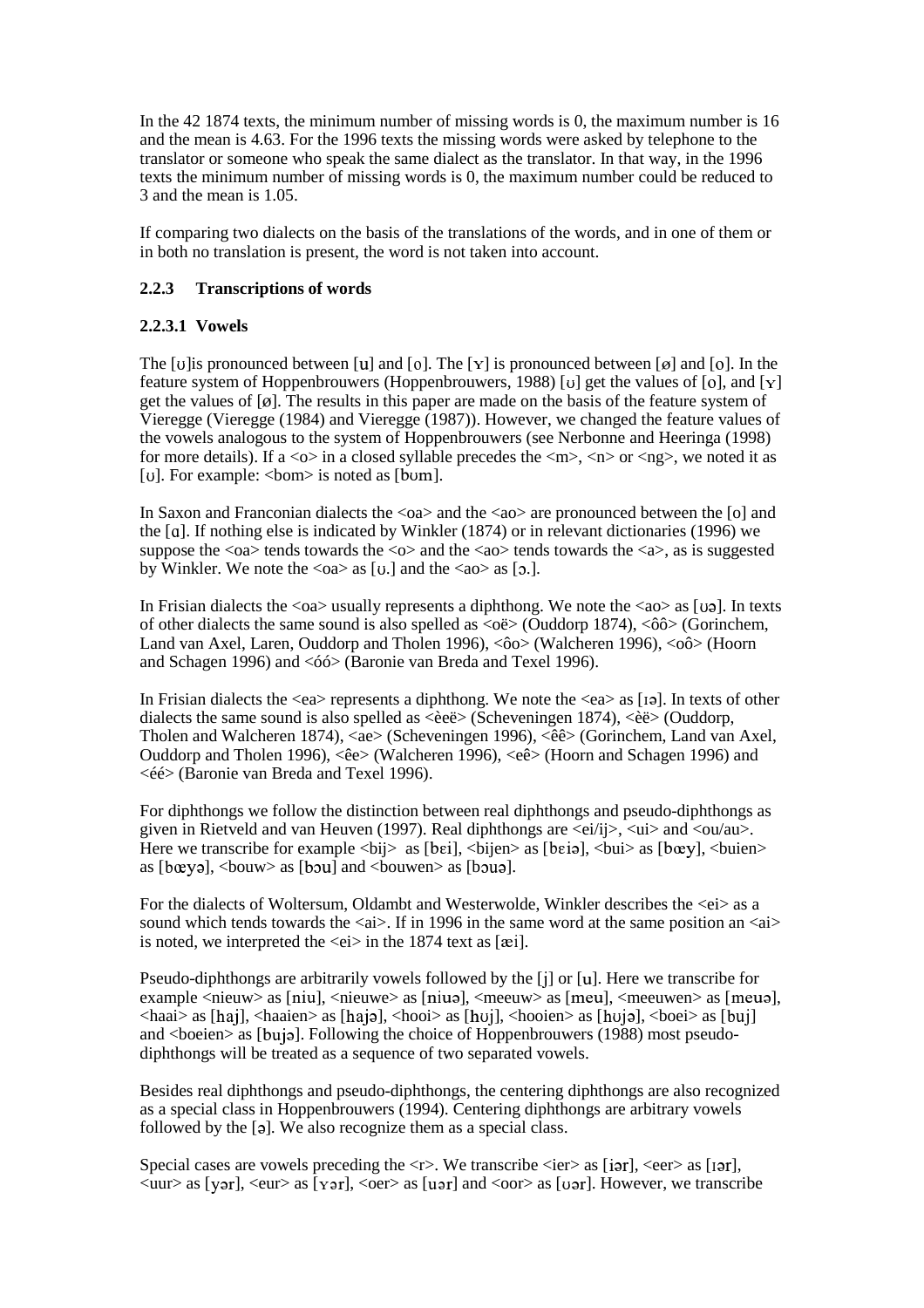$\langle$ ir> as [Ir],  $\langle$ er> as [ɛr],  $\langle$ ur> as [Yr],  $\langle$ ' r> as $[$ r],  $\langle$ aar> as [ar],  $\langle$ ar> as [ɑr] and  $\langle$ or> as [ $5r$ ]. For the [ $\mathcal{E}$ ] and the [ $\mathcal{D}$ ] no fixed spelling is known. However, if they occur followed by the  $\langle r \rangle$ , we transcribe them respectively as  $[\text{ær}]$  and  $[\text{pr}]$ .

# **2.2.3.2 Consonants**

In the texts no distinction is made between  $[r]$  (alveolar trill) and  $[r]$  (uvular trill). We always transcribe the  $\langle r \rangle$  as [r]. In the texts no distinction is made between [y] and [q]. We always transcribe the  $\langle g \rangle$  as [v]. We transcribe  $\langle v \rangle$  as [v],  $\langle f \rangle$  as [f],  $\langle z \rangle$  as [z] and  $\langle s \rangle$  as [s].

For some consonants the transcription depends on the position -- at the beginning or at the end of a syllable. At the beginning we transcribe  $\langle g \rangle$  as [V],  $\langle w \rangle$  as [U],  $\langle d \rangle$  as [d] and  $\langle b \rangle$ as [b]. At the end we transcribe  $\langle g \rangle$  as [x],  $\langle w \rangle$  as [w],  $\langle d \rangle$  as [d] and  $\langle b \rangle$  as [b].

For the dialects of Walcheren, Tholen and Land van Axel a  $\langle h \rangle$  is pronounced where a  $\langle g \rangle$  is spelled in Standard Dutch. In our word list it concerns the following words (given in Standard Dutch): *g*ebracht, be*g*on, *g*ing, *g*aan and *g*ezond. If in the 1874 texts a <g> is noted where in the 1996 a  $\langle h \rangle$  is noted, we replaced these  $\langle g \rangle$  with an  $\langle h \rangle$ .

# **2.2.3.3 Diacritics**

When converting words from spelling to phonetic script, we do not use diacritics, except length marks. Furthermore we take into account whether symbols are written smaller and/or in superscript (this occurs only in the 1874 texts). In that case the significance of the segment is halved. The reduction in diacritics is justified because the level of detail in transcription varies. It is better to compare on the basis of the same level of detail.

If no special information is given about the length, we chose default lengths. The lengths of monophthongs are borrowed from Rietveld and van Heuven (1997). Short are: [1], [ $\varepsilon$ ], [ $\alpha$ ],  $[0], [0], [Y], [2]$  and  $[\mathcal{R}].$  Half long are:  $[i], [Y.]$  and  $[u].$  Long are:  $[e:], [a:], [\emptyset:]$  and  $[0:].$ 

For some special notations in spelling we deviate from the default lengths.  $\langle \circ \rangle$  is transcribed as  $[u, \langle a \rangle$  as  $[0, \cdot]$ ,  $\langle a \rangle$  as  $[i, \cdot]$ ,  $\langle a \rangle$  as  $[\epsilon, \cdot]$ ,  $\langle b \rangle$  as  $[0, \cdot]$ ,  $\langle b \rangle$  as  $[\epsilon, \cdot]$ ,  $\langle b \rangle$  as  $[\epsilon, \cdot]$  and  $\langle b \rangle$ as  $[ $\circ$$ :]. Furthermore, the length of all types of diphthongs (real, pseudo or centering) is long.

## **3. Comparison of dialects**

As mentioned in 2.2.1 60 words are chosen from the text. On the basis of these words, in transcribed form, we compare dialects by calculating their mutual distances. For this purpose we use Levenshtein distance for measuring the phonetic distances between dialects. The distance measure is explained in Kruskal (1999) and was first applied to dialect data by Kessler (1995).

The Levenshtein distance may be understood as the cost of (the least costly set of) operations mapping one string to another. The basic costs are those of (single-phone) insertions, deletions and substitutions. Insertions and deletions cost half that of substitutions. The principle can be illustrated by a small example. In Standard American 'saw a girl' is pronounced as  $[s:2:9 \text{ gIr}]$  while in the dialect of Boston this is pronounced as  $[s:3:79 \text{ gI}$ . Now we change the first pronunciation into the other.

| soəgIrl | delete r                |  |
|---------|-------------------------|--|
| soegIl  | replace $I/\varnothing$ |  |
| soəgøl  | insert r                |  |
| sorəgøl |                         |  |
|         |                         |  |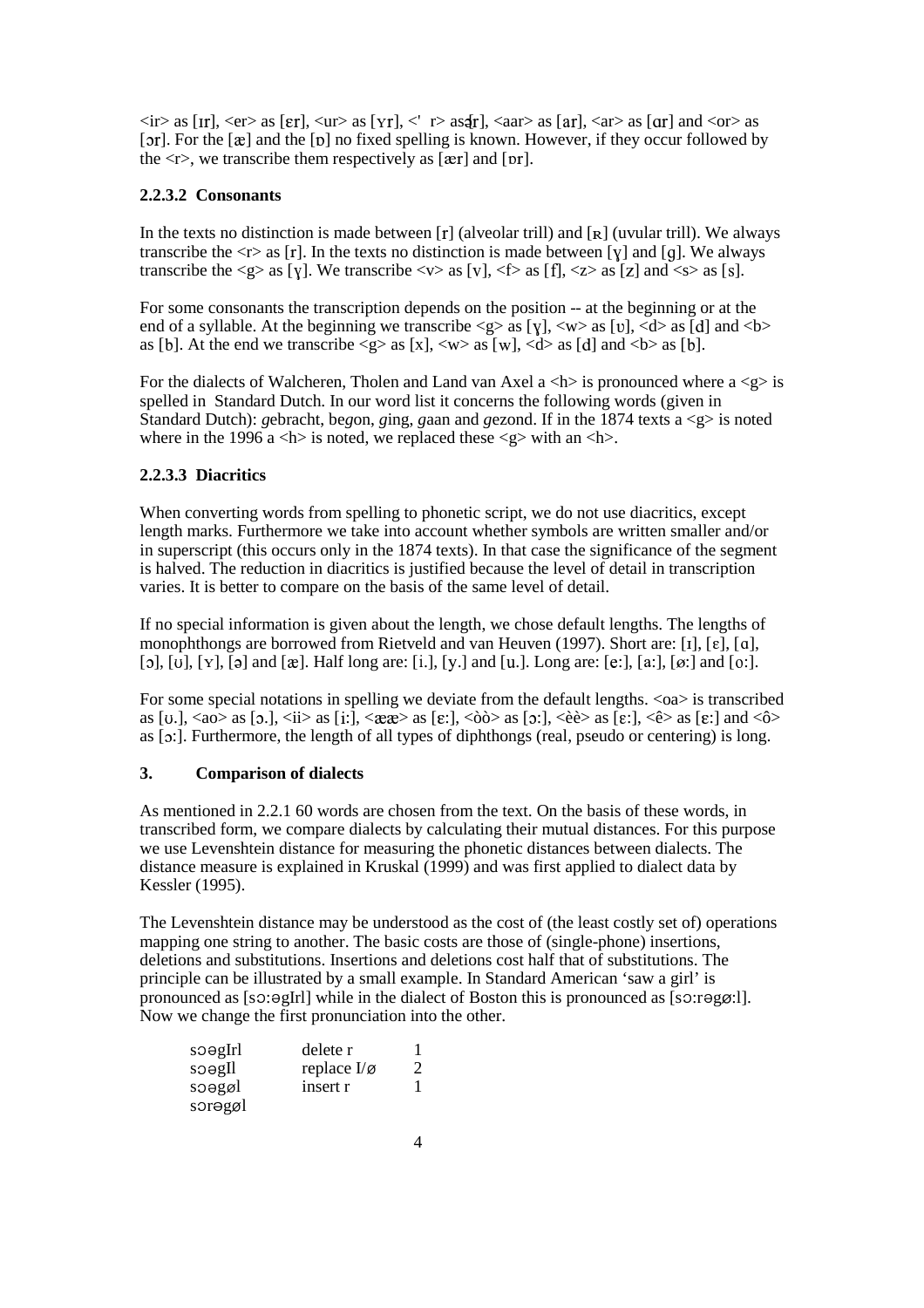Many sequence operations map [so:əgIrl] in [so:rəgø:l], but the Levenshtein distance is always equal to the cost of the cheapest mapping.

The simplest versions of this method are based on a notion of phonetic distance in which phonetic overlap is binary: nonidentical phones contribute to phonetic distance, identical ones do not. Thus the pair [a,p] counts as different to the same degree as [b,p]. In more sensitive versions phones are compared on the basis of their feature values, so the pair [a,p] counts as more different than  $[b,p]$ .

In this research we used the feature system of Vieregge (1987). Vieregge' s system consists of 4 multi-valued features for vowels, and 10 multi-valued features for consonants. Vieregge' s system was developed for a similar comparison task, that of checking the quality of phonetic transcription. This involves comparison to consensus transcriptions.

Nerbonne et al. (1996), Nerbonne and Heeringa(1998) and Nerbonne et al. (1999) show the application of the Levenshtein distance to Dutch dialects.

## **4. Classification of dialects**

On the basis of the Levenshtein distances the dialects are classified by clustering (Jain and Dubes, 1988) or multidimensional scaling (Kruskal and Wish, 1984). The final result of clustering is a dendrogram which is a hierarchically structured tree in which the dialects are the leafs. The result of multidimensional scaling is a map, where the geographic distance between kindred dialects is small, and between different dialects great.

## **4.1 Clustering**

The basis for clustering is a matrix in which the Levenshtein distances between dialects are arranged. Assume we get the following matrix:

|              | Assen | <b>Delft</b> | Kollum | Nes | <b>Soest</b> |
|--------------|-------|--------------|--------|-----|--------------|
| Assen        |       | 73           | 64     | 67  | 79           |
| <b>Delft</b> | 73    | 0            | 81     | 74  | 68           |
| Kollum       | 64    | 81           |        | 43  | 91           |
| <b>Nes</b>   | 67    | 74           | 43     | 0   | 86           |
| <b>Soest</b> | 79    | 68           | 91     | 86  |              |

Clustering here is most easily understood procedurally. In the matrix only the upper half is used (values in italics). At each iteration of the procedure, we select the shortest distance in the matrix. At the first iteration the shortest distance is between Kollum and Nes (43). Then we fuse the two data points which gave rise to it. Kollum and Nes are removed from the matrix, while a new cluster Kollum/Nes is inserted. To iterate, we have to assign a distance from the newly formed cluster to all other points. In the first iteration, the distances from Kollum/Nes to all remaining points have to be calculated. For example, the distance from Kollum/Nes to Assen can be calculated by taking the average of the distance Kollum-Assen and the distance Nes-Assen:  $(64+67)/2=65.5$ . Besides the average, there are several more alternatives (Jain and Dubes, 1988). Now the next iteration is executed until one cluster is left.

Figure 2 shows the results for the 1874 distances, while figure 3 shows the results for the 1996 distances.

## **4.2 Multidimensional scaling**

On the basis of geographic coordinates the distances between locations can be determined. The reverse is also possible: on the basis of the mutual distances, an optimal coordinate system can be determined with the coordinates of the locations in it. The last is realised by a technique known as 'multidimensional scaling'. On a multidimensional scaling plot, strongly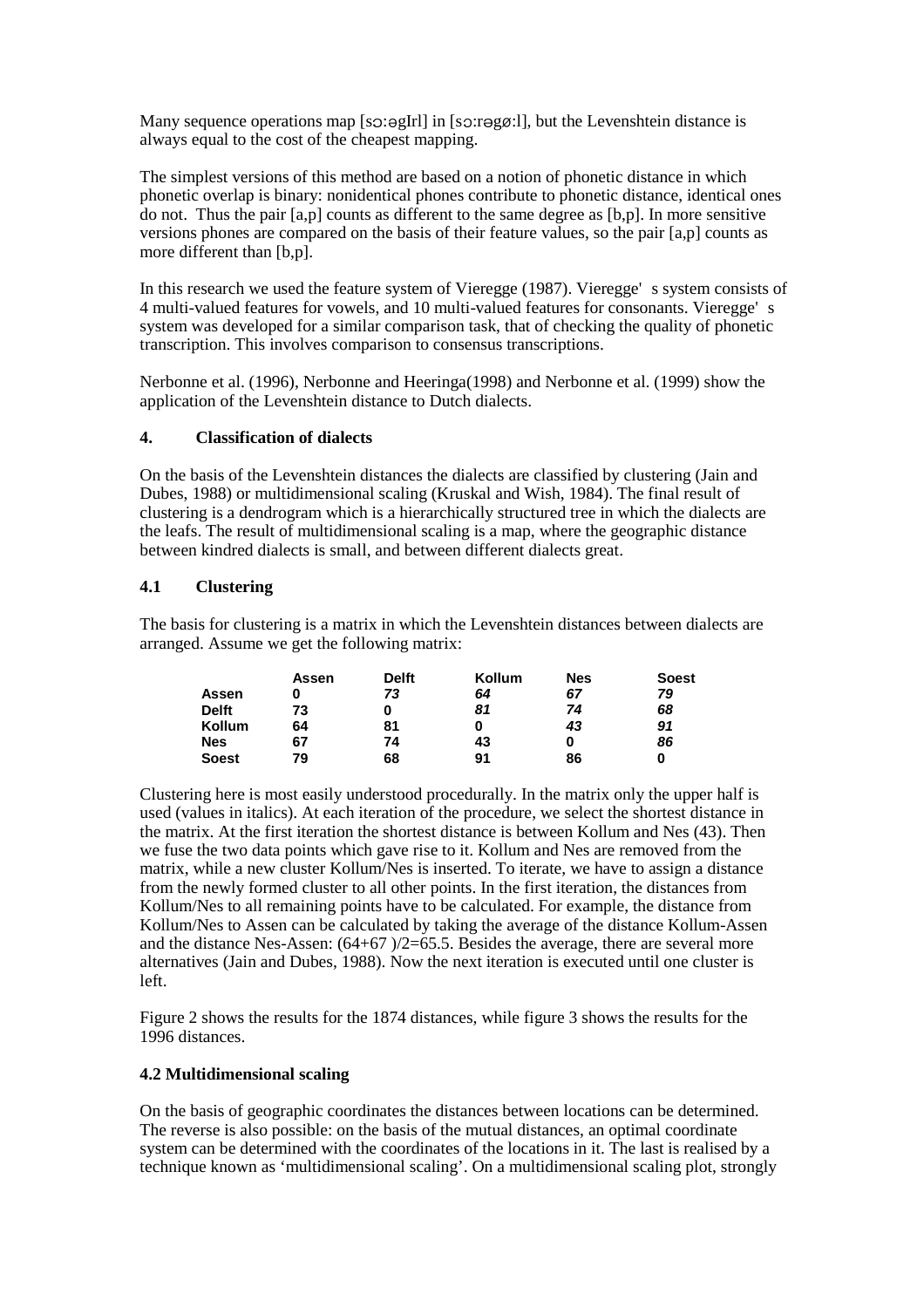related dialects are located close to each other, while strongly different dialects are located far away from each other (Kruskal and Wish, 1984).

As input each dialect is defined as a range of distances, namely the distance to itself and the distances to the other dialects. The distances correspond to dimensions. If we have 84 variants (42 old and 42 new ones), we get 84 dimensions. With multidimensional scaling, the dimensions can be reduced to 2, 3 or more dimensions, so for each variant we get a coordinate in 2, 3 or more dimensional space.

Figure 4 shows the result. Y-coordinates represent the first and X-coordinates represent the second dimension. The labels of the 1874 variants are in lower case, the labels of the 1996 variants in capitals. In scaling to 2 dimensions, both dimensions turned out to be geographic: the first dimension corresponds to the west-east axis, the second dimension to the north-south axis.

# **5. Convergence and divergence**

We calculated the mutual Levenshtein distances between the old variants, the mutual distances between the new dialects, and the distances between the old and the new variants. The correlation between the old phonetic distances and the geographic distances turned out to be equal to 0.5218, while the correlation between the new phonetic distances and the geographic distances is equal to 0.4954. Furthermore the correlation between the old and the new distances is equal to 0.9186. All correlation coefficients mentioned here are significant.

## **5.1 Examining classification results**

Examining the 1874 dendrogram (Figure 2), we see that there is a clear division between Frisian dialects and other dialects. Within Frisian, there is a division in rural Frisian and town Frisian. Within other dialects, we get a division in the dialects of Zeeland, Franconian dialects and Saxon dialects. Usually Zeeland is grouped under the Franconian dialects. Some properties which make the Zeeland dialects apart from the Franconian dialects are h-deletion  $(\langle \text{huis} \rangle \text{ is pronounced as } [y.s], \langle \text{hemel} \rangle \text{ is pronounced as } [\text{e:mdl}]$  and the rather frequent appearance of the diphthong  $[i]$  (<één> is pronounced as  $[i]$ ). Further we note that at the end of  $\langle$ ring $\rangle$  always a [k] is added, which was not found in the immediately adjoining dialects.

For 1996 (Figure 3) the division between Frisian dialects and other dialects is still maintained. However, town Frisian has moved to ' the other dialects' . Maybe this can be explained from the fact that the ' afsluitdijk' was built in 1932, which caused a stronger contact between Holland and Friesland. Roughly speaking, the other dialects are divided in a western and an eastern group. The western group contains mainly Franconian dialects while the eastern group contains chiefly Saxon dialects. Note that in that view the dialects of Limburg should belong to the Saxon dialects. One of the joining properties of the eastern dialects is the word <ver> which is always pronounced as [vi:t].

The multidimensional scaling plot clarifies how relations among the old and the new variants have changed (Figure 4). The position of a dialect on the plot depends on the relations to the other points on the plot. So the shift of a dialect doesn' t say anything about the dialect itself, but rather about the relations to the dialects in their context. Note the small shift of Standard Dutch and the big shift of Helmond from the west to the east. Within rural Frisian West-Terschelling shifted at most, while Hindeloopen turned out to be very stable. Within town Frisian, Bolsward and Leeuwarden shifted at most. As the following section will show, this change in relations does not imply that all the varieties involved underwent diachronic change. For example West-Terschelling changed very little. Because most neighbouring varieties did change, its relations changed a great deal.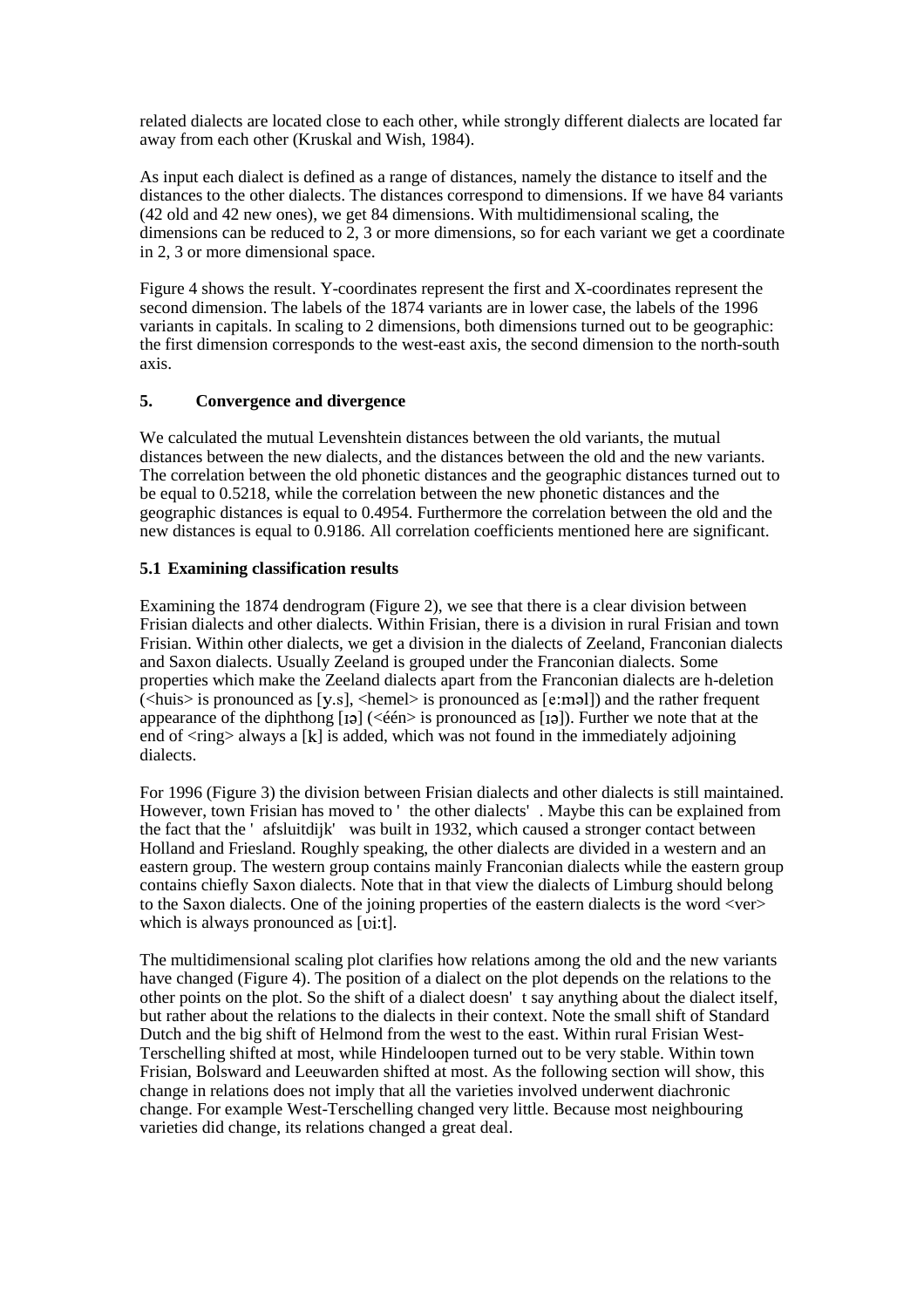# **5.2 Convergence and divergence with respect to standard languages**

By subtracting the old distances from the new distances, we get negative and positive values. Negative values correspond with convergence, while positive values corresponds with divergence.

Figure 5 shows that 23 of the 41 variants converged to Standard Dutch. Especially Bolsward, Leeuwarden, Oldambt and Zweeloo strongly converged to Standard Dutch. Figure 6 shows that 18 variants diverged from Standard Dutch. It concerns notably dialects along the South-West coast line (Zaankant, Scheveningen, Ouddorp and Walcheren) and dialects in the Middle-East (Oldenzaal, Deventer and Varsseveld). For the Frisian dialects no systematic tendencies could be found.

Turning our attention to Friesland, we also added Texel and Grijpskerk. Grijpskerk belongs to the dialects of ' Westerkwartier' which are an form intermediate between the Groningen dialects and Frisian. As mentioned in 2.1 we place Standard Frisian at the position of Grouw in the maps produced for this paper. Figure  $\overline{7}$  shows which dialects converged to Standard Frisian. Only Het Bildt and Stellingwerf rather strongly converged to Standard Frisian. Figure 8 shows which dialects diverged. Texel converged most strongly. Examining both figures we could not find that a particular group (rural Frisian, town Frisian or Stellingwerf/Grijpskerk) converged or diverged.

For each dialect we also calculated the distance between the old and the new variant. Then we measure the change of a dialect to itself, not the changes in relations to other dialects. In the Figure'  $\overline{s}$ , 6, 7 and 8 lighter dots represent greater distances between the old and the new variant. We see that Standard Dutch, West-Terschelling and Het Bildt were very stable, while Zweeloo, Helmond, Baronie van Breda and Aardenburg changed a lot.

## **5.3 Dialects in and near Friesland: Dutch or Frisian?**

Goossens(1977) tries to answer the question: What are Dutch dialects? (pp. 11-30). Among other things he discusses the definition which recognises a Dutch dialect as a variant which shows more characteristics of Dutch than of any other standard language. Goossen' s objection against this definition is that applying it is not feasible. One has to know the complete vocabulary of all speakers of the dialect you want to research, and besides, the vocabulary of a speaker can change any time.

Ignoring this objection, and assuming that the informants are representative of the dialects, and that the word list is representative of the vocabulary of the informants, we can determine if the dialects in and around Frisian are Dutch or Frisian using Levenshtein distance. Applying this definition all rural Frisian dialects turned out to be Frisian (as expected). The dialects just outside Friesland (Grijpskerk, Stellingwerf and Texel) are Dutch dialects. The town Frisian dialects (Ameland, Bolsward, Dokkum, Het Bildt, Leeuwarden, Midsland) are Dutch. So we could affirm Kloeke' s characterisation of town Frisian: "Hollands in friese mond" and reject the characterisation of Gosses who like to regard town Frisian as Frisian "met wat Hollands erbij" (Goossens, 1977). We obtain these findings on both the 1874 and the 1996 source.

## **6. Conclusions**

The research shows that in 1874 there was a rather sharp division in Frisian, Saxon en Franconian dialects, although the dialects of Zeeland took a special place. In 1996 we get a division in Frisian, Western Dutch and Eastern Dutch dialects. The town Frisian dialects shifted from the Frisian dialects to the Dutch dialects.

Tendencies in convergence and divergence seem to be rather arbitrary. We observe however, that the majority of dialects converged to Standard Dutch. Only the dialects along the South-West coast line and in the Middle-East diverged somewhat from Standard Dutch. In the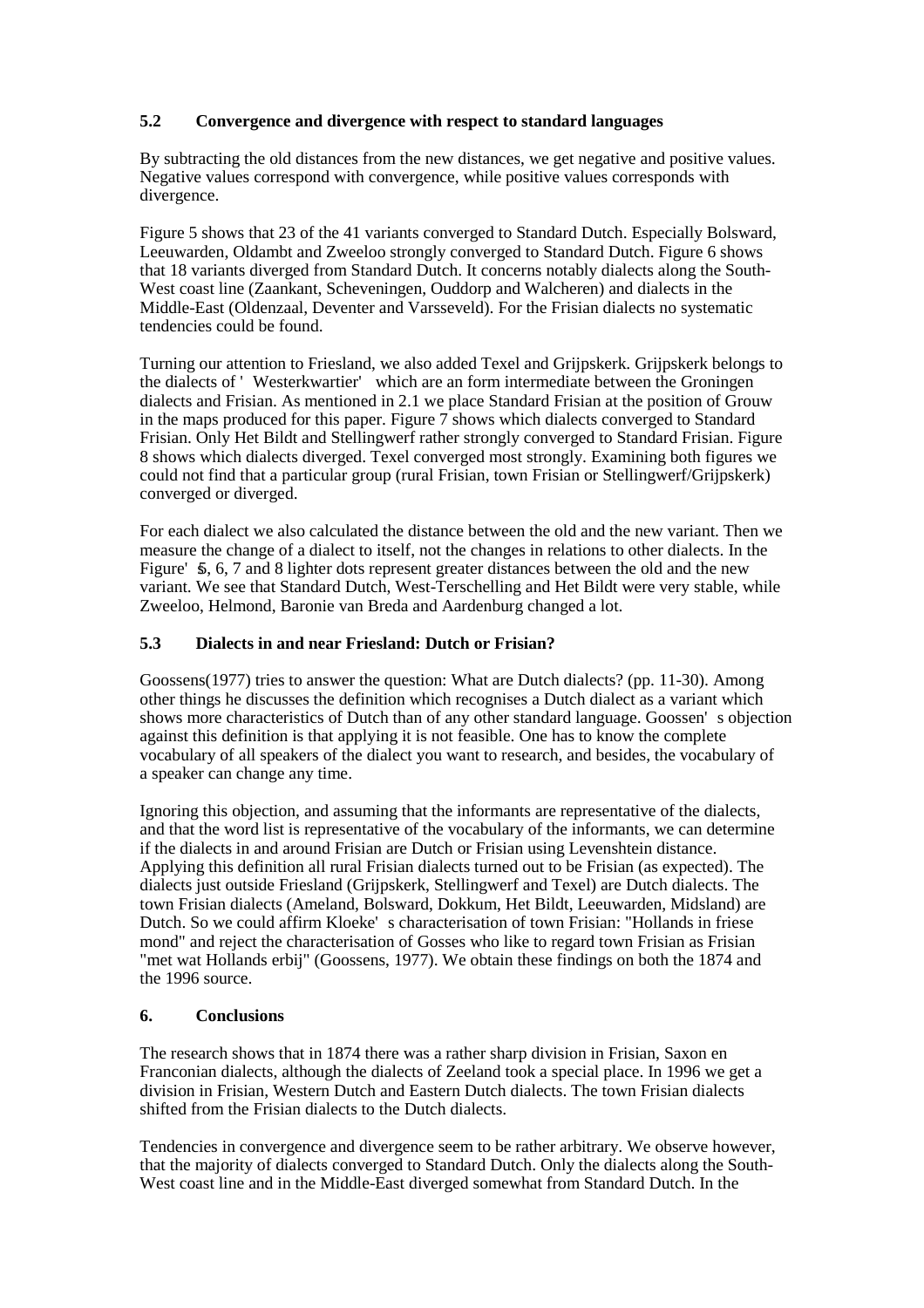course of time Standard Dutch, West-Terschelling and Het Bildt turned out to be very stable, while Zweeloo, Helmond, Baronie van Breda and Aardenburg changed a lot to itself. If examining whether dialects in and near Friesland are Frisian or Dutch, only the rural variants (West-Terschelling, Oost-Terschelling, Schiermonnikoog and Hindeloopen) are Frisian dialects. The town Frisian dialects are Dutch dialects.

#### **Acknowledgements**

We thank Harrie Scholtmeijer for making available his 1996 texts and for giving help in interpreting the 1874 texts. We thank Simon Reker, Hermann Niebaum, Tjeerd de Graaf and Wouter Jansen for giving advises in converting the words in the texts from spelling to transcription. We thank Peter Kleiweg for his graphic programs seen in all the picture in this paper. We thank Frits Steenhuisen for providing the coordinates of the map of the Netherlands and Friesland.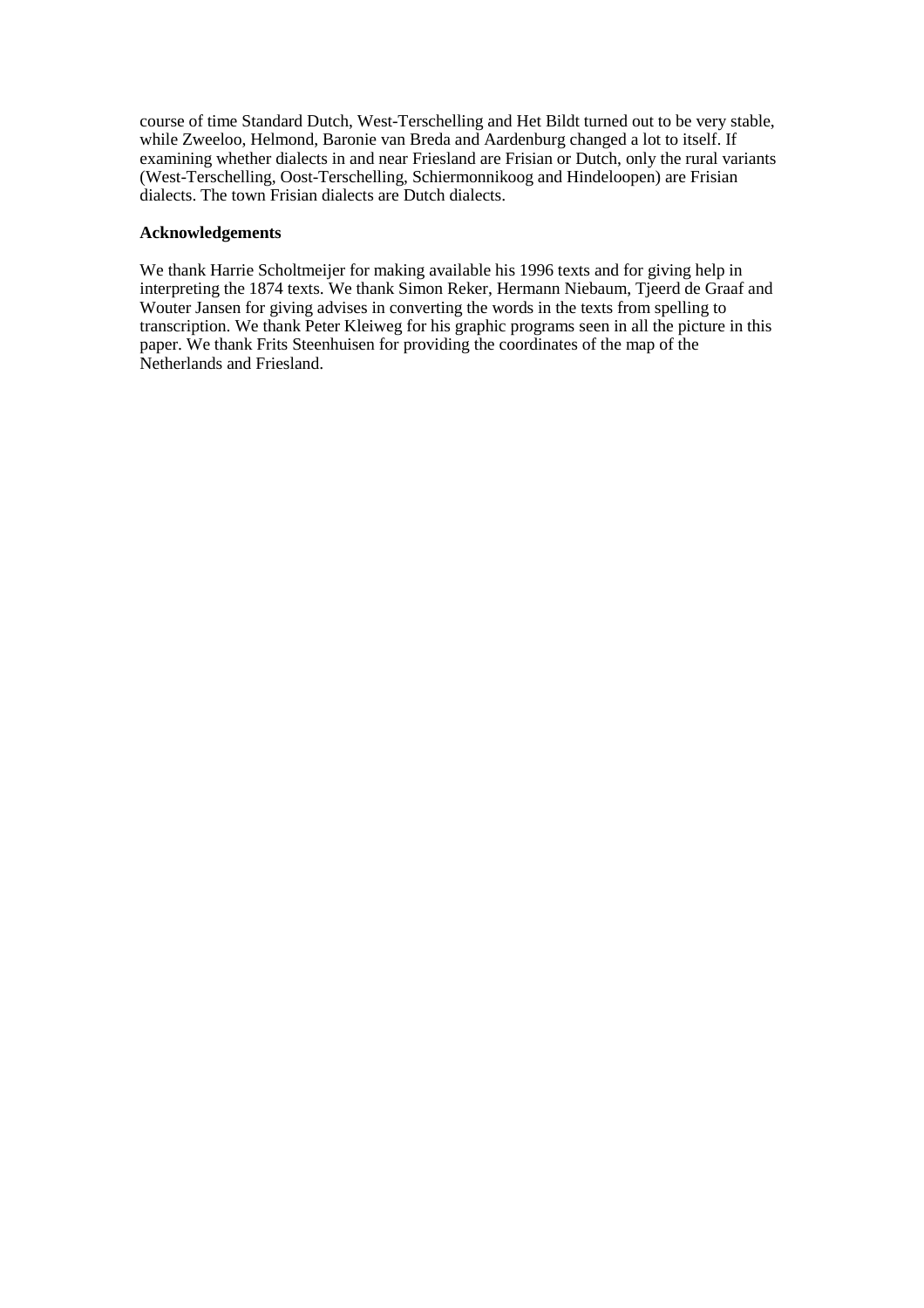#### **References**

Colmjon, G. (1863)

*Beknopte Friesche spraakkunst voor den tegenwoordigen tijd*, Gezelschap voor Friesche taal en letterkunde. Leeuwarden: H. Kuipers.

Dijkstra, F.D. et al. (1995)

*Bibel, út de oarspronklike talen op 'e nij yn it Frysk oerset*, Oersetting yn opdracht fan it Nederlands Bijbelgenootschap en de Katholieke Bijbelstichting en ûnder ferantwurdlikens fan de Stifting Yntertsjerklike Kommisje foar de Nije Fryske Bibeloersetting. Haarlem: Nederlands Bijbelgenootschap (3<sup>th</sup> edition).

Goossens, J. (1977)

Inleiding tot de Nederlandse Dialectologie. Groningen: Wolters-Noordhoff (2<sup>nd</sup> edition).

Hoppenbrouwers, C. (1994)

` De indeling van de zuidoostelijke streektalen' , in*T*: *ABU: Bulletin voor taalwetenschap* **24**(2), pp. 37-63.

# Hoppenbrouwers, C. and G. Hoppenbrouwers (1988)

` De featurefrequentiemethode en de classificatie van Nederlandse dialecten' , in: *TABU: Bulletin voor taalwetenschap* **18**(2), pp. 51-92.

Jain, A. K. and R. C. Dubes (1988) *Algorithms for clustering data*. Englewood Cliffs and New Yersey: Prentice Hall.

Kruskal, J. B. (1999)

` An overview of sequence comparison' , in: D. Sankoff and J. Kruskal (eds.*T*), *ime Warps, String edits, and Macro molecules: The Theory and Practice of Sequence* Comparison. Stanford: CSLI (2<sup>nd</sup> edition), pp. 1-44.

Kruskal, J. B. and M. Wish (1984) *Multidimensional Scaling*. Beverly Hills and London: Sage Publications.

Nerbonne, J. and W. Heeringa (1998),

` Computationele Classificatie van Nederlandse Dialecten' , in*T*: *aal en Tongval* **50**(2), pp. 164-193. Available as: http://www.let.rug.nl/~nerbonne/papers/tetv99.ps.

Nerbonne, J., W. J. Heeringa and P. Kleiweg (1999), ` Edit distance and dialect proximity', in: Sankoff, D. and J. Kruskal (eds.), *Time Warps, String Edits and Macromolecules: The Theory and Practice of Sequence* Comparison. Stanford: CSLI (2<sup>nd</sup> edition), pp. v-xv. Available as: http://www.let.rug.nl/~nerbonne/papers/timewarp.ps.

Nerbonne, J., W. Heeringa, E. van den Hout, P. van der Kooi, S. Otten and W. van de Vis (1996)

` Phonetic Distance between Dutch Dialects' , in: G. Durieux, W. Daelemans and S. Gillis (eds.), *CLIN VI, Papers from the sixth CLIN meeting*. Antwerp: University of Antwerp, Center for Dutch Language and Speech, pp. 185-202. Available as: http://www.let.rug.nl/~heeringa/dialectology/clin96.ps.

Paardekooper, P. C. (1998) ABN-uitspraakgids. Den Haag: Sdu Uitgevers (3<sup>th</sup> edition).

Rietveld, A. C. M. and V. J. van Heuven (1997) *Algemene fonetiek*. Bussum: Dick Coutinho.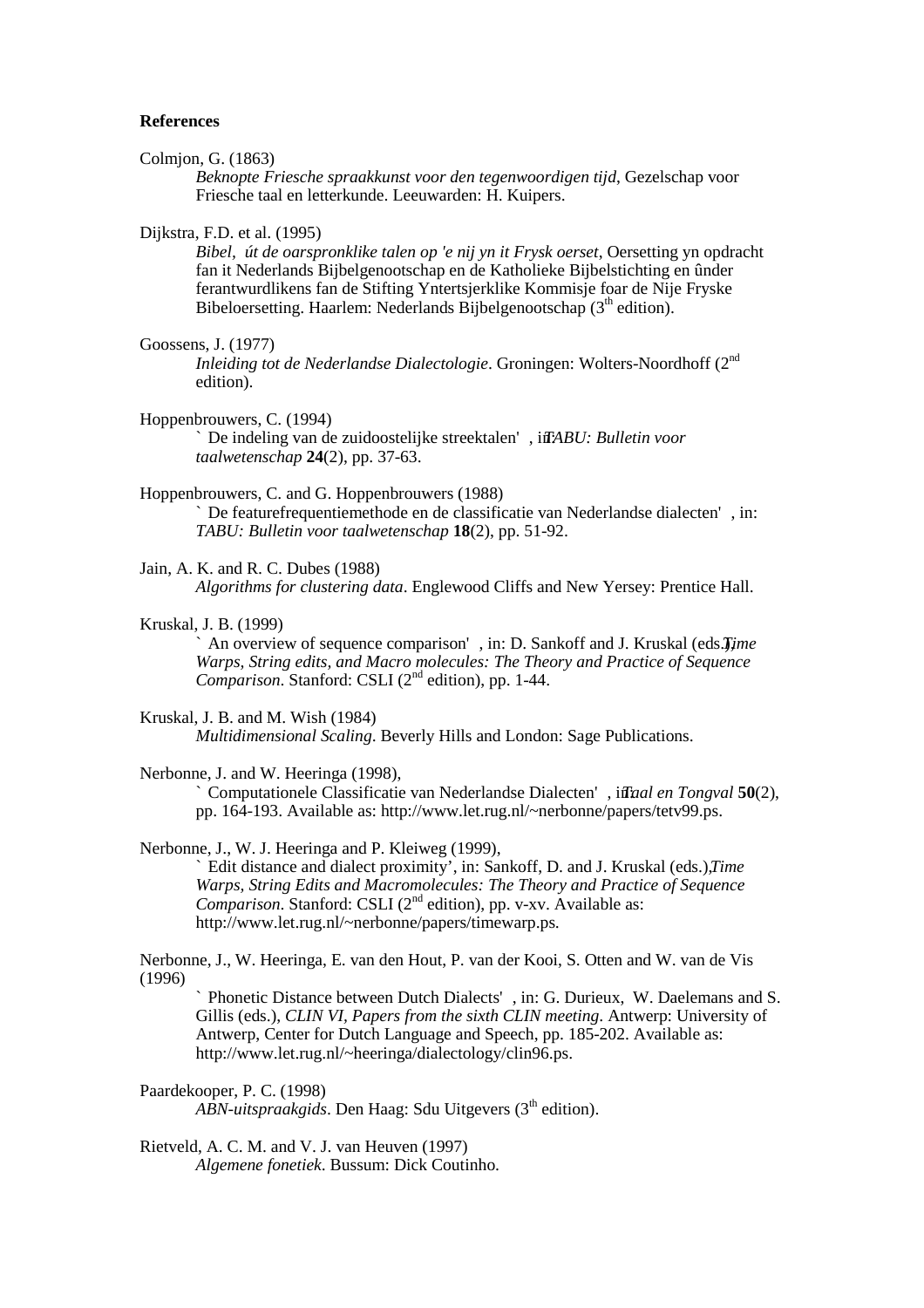Scholtmeijer, H. and M. Kapteijn (1998)

' Het Nederlands van jongeren in Oost-Flevoland' , i*T*n*a*: *al en Tongval*, **50**(1), pp. 63- 80.

## Vieregge, W. H., et al. (1984)

A Distinctive Feature Based System for the Evaluation of Segmental Transcription in Dutch, Nijmegen, in: M. P. R. van den Broecke and A. Cohen (eds.), *Proceedings of the Tenth International Congress of Phonetic Sciences*. Dordrecht and Cinnaminson: Foris Publications, pp. 654-659.

# Vieregge, W. H. (1987)

Basic aspects of phonetic segmental transcription', in: A. Almeida and A. Braun (eds.), *Probleme der phonetischen Transkription, Zeitschrift für Dialektologie und Linguistik, Beihefte*. Stuttgart: Franz Steiner Verlag Wiesbaden GMBH, pp. 5-55.

## Winkler, J. (1874)

Algemeen Nederduitsch en Friesch dialecticon. ' s-Gravenhage: Martinus Nijhoff.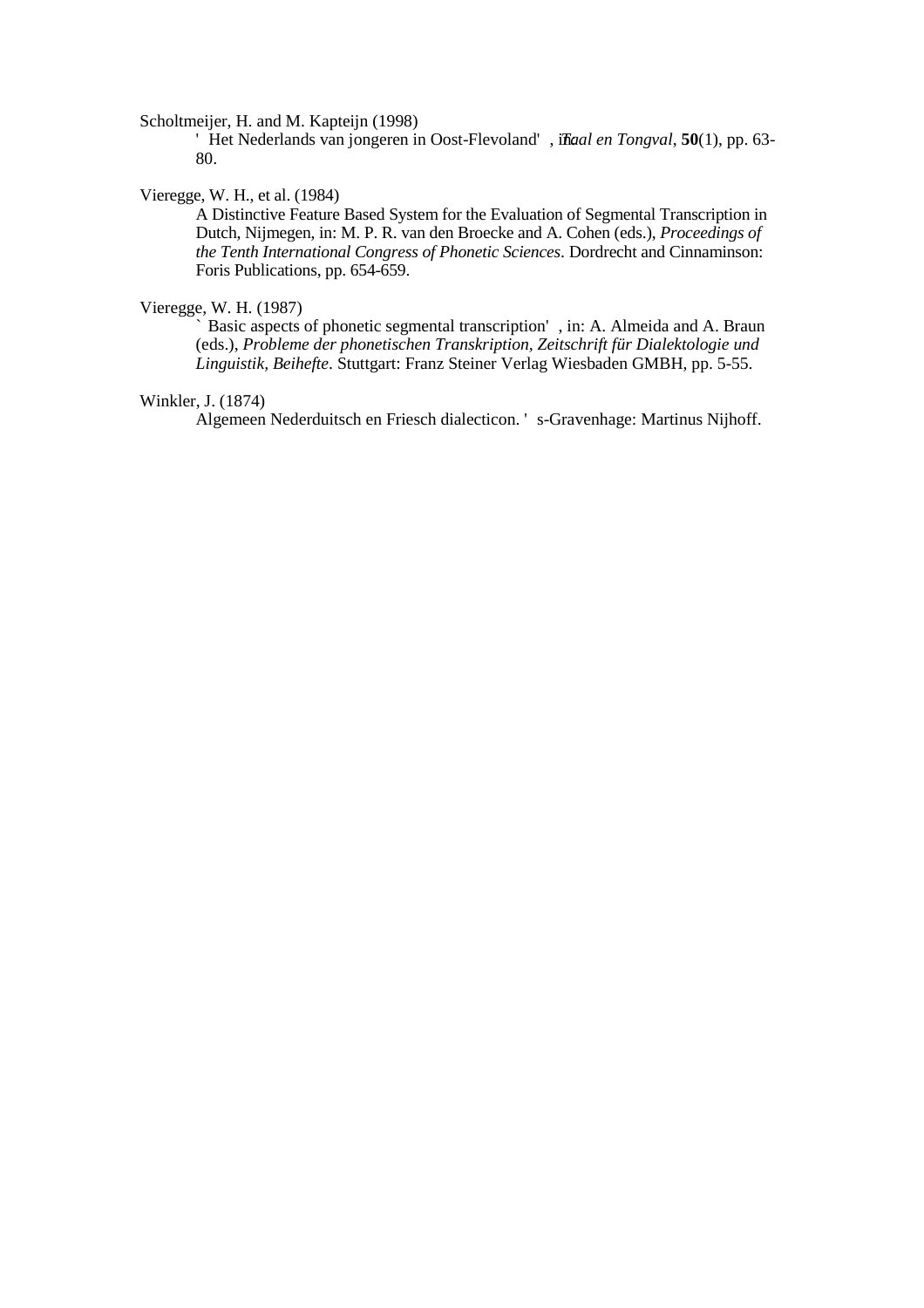| 1                        | had           | had              | 11             |
|--------------------------|---------------|------------------|----------------|
| 2                        | twee          | two              | 11             |
| 3                        | jongste       | younger          | 12             |
| $\overline{\mathcal{L}}$ | vader         | father           | 12,18,21       |
| 5                        | deel          | portion          | 12             |
| 6                        | en            | and              | 13,15,29       |
| 7                        | naar(prep)    | to               | 13,18,28       |
| 8                        | ver           | far              | 13             |
| 9                        | land          | country          | 13,14          |
| 10                       | doorgebracht  | squandered(part) | 13,14,30       |
| 11                       | toen          | when, then       | 14,17          |
| 12                       | kwam          | came             | 14,25          |
| 13                       | begon         | began            | 14             |
| 14                       | ging          | went             | 15,20,28       |
| 15                       | stuurde       |                  | 15             |
| 16                       |               | sent(past)       | 15,20          |
| 17                       | om            | to, around       | 17             |
|                          | brood         | bread            |                |
| 18                       | honger        | hunger           | 17             |
| 19                       | zal           | will             | 18             |
| 20                       | gaan          | go               | 18,28          |
| 21                       | heb           | have             | 18,21,29       |
| 22                       | hemel         | heaven           | 18,21          |
| 23                       | niet          | not              | 19,21,28       |
| 24                       | meer(adv)     | more             | 19,21          |
| 25                       | waard(adj)    | worthy           | 19,21          |
| 26                       | zoon          | son              | 19,21          |
| 27                       | één           | one              | 19,26          |
| 28                       | zag           | saw              | 20             |
| 29                       | liep          | ran(past)        | 20             |
| 30                       | kuste         | kissed(past)     | 20             |
| 31                       | maar          | but              | 22             |
| 32                       | $breng$ (com) | $bring$ (com)    | 22,23          |
| 33                       | beste         | best             | 22             |
| 34                       | aan           | on               | 22             |
| 35                       | ring          | ring             | 22             |
| 36                       | kalf          | calf             | 23,27,30       |
| 37                       | blij          | glad             | 23,32          |
| 38                       | was           | was              | 24             |
| 39                       | dood          | dead             | 24,32          |
| 40                       | levend        | alive            | 24,32          |
| 41                       | oudste        | oldest           | 25             |
| 42                       | dicht(adv)    | close, near      | 25             |
| 43                       | huis          | house            | 25,28          |
| 44                       | riep          | called(past)     | 26             |
| 45                       | vroeg(verb)   | asked(past)      | 26             |
| 46                       | zei           | said(past)       | 27,31          |
| 47                       | broer         | brother          |                |
| 48                       |               | has              | 27,32<br>27,30 |
|                          | heeft         |                  |                |
| 49                       | gezond        | healthy          | 27             |
| 50                       | werd          | get              | 28             |
| 51                       | boos          | angry            | 28             |
| 52                       | wilde         | wanted(past)     | 28             |
| 53                       | nooit         | never            | 29             |
| 54                       | met           | with             | 29,30          |
| 55                       | nu            | now              | 30             |
| 56                       | die           | which            | 30             |
| 57                       | voor(prep)    | for              | 30             |
| 58                       | bent          | are              | 31             |
| 59                       | altijd        | always           | 31             |
| 60                       | bij(prep)     | near, with       | 31             |

**Table 1**. The words chosen from the text of the parable of ' the prodigal son' .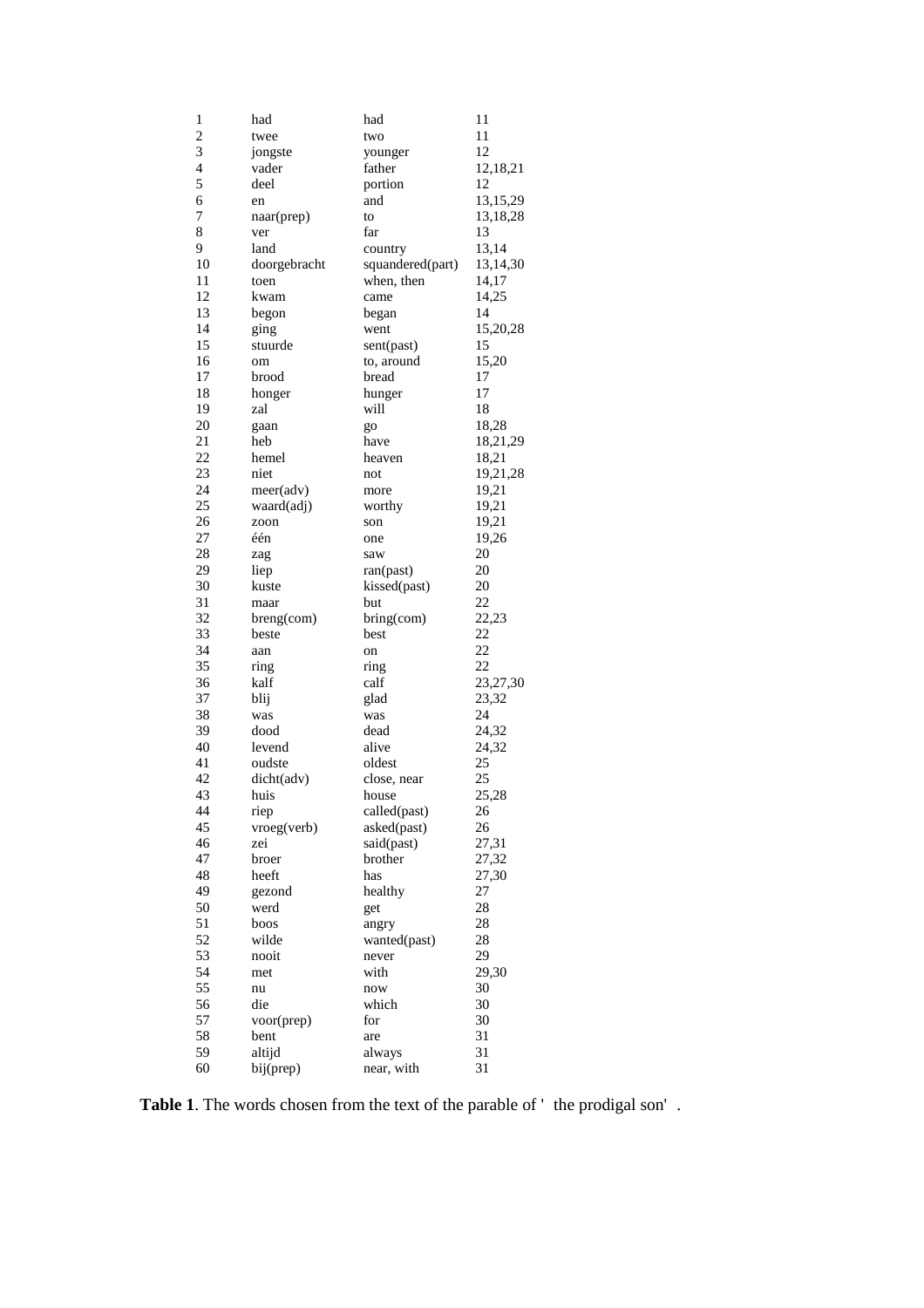

**Figure 1**. The locations of the 41 dialects.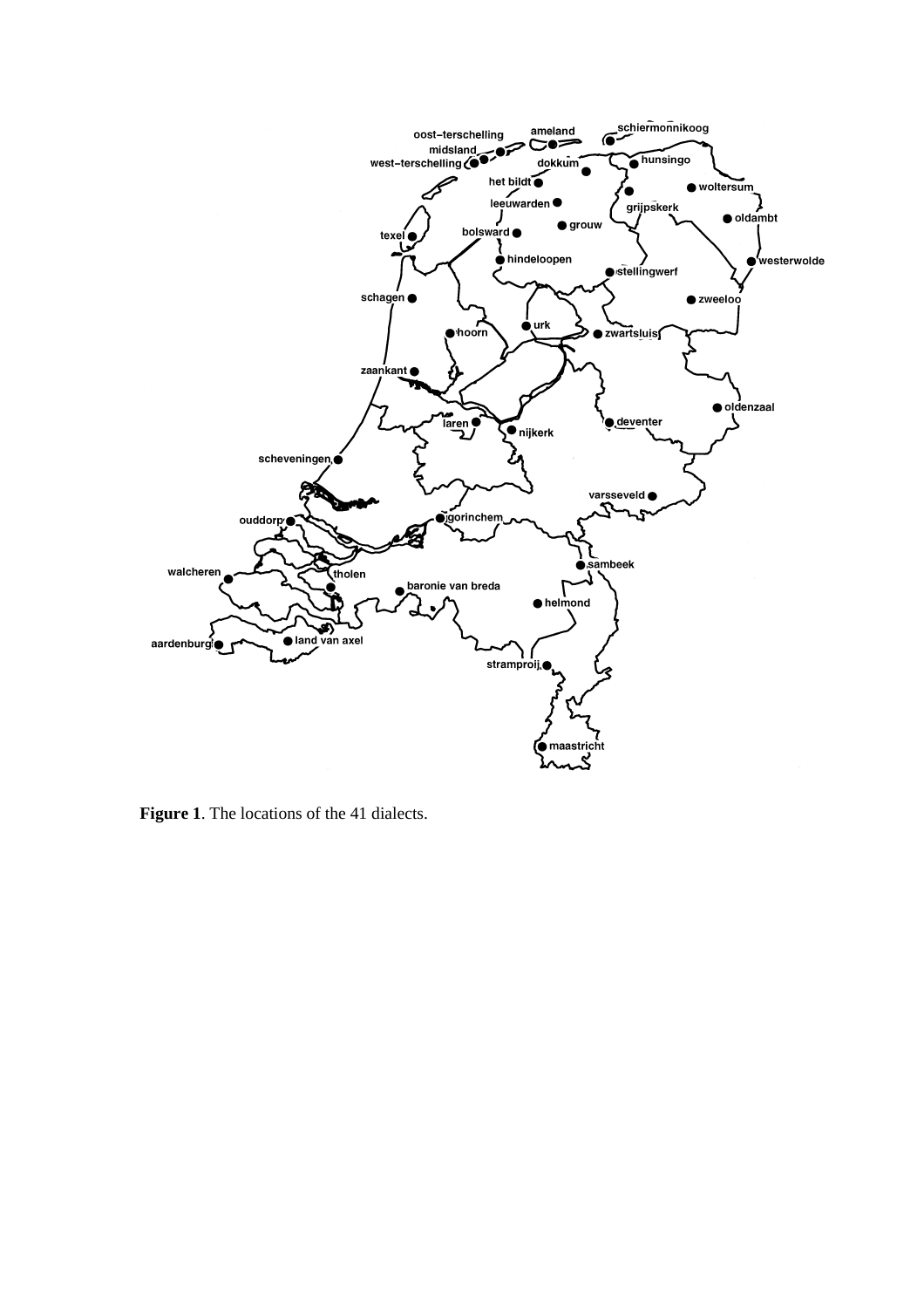

**Figure 2**. A dendrogram derived from the mutual distances of the 1874 variants. Some labels might be controversial.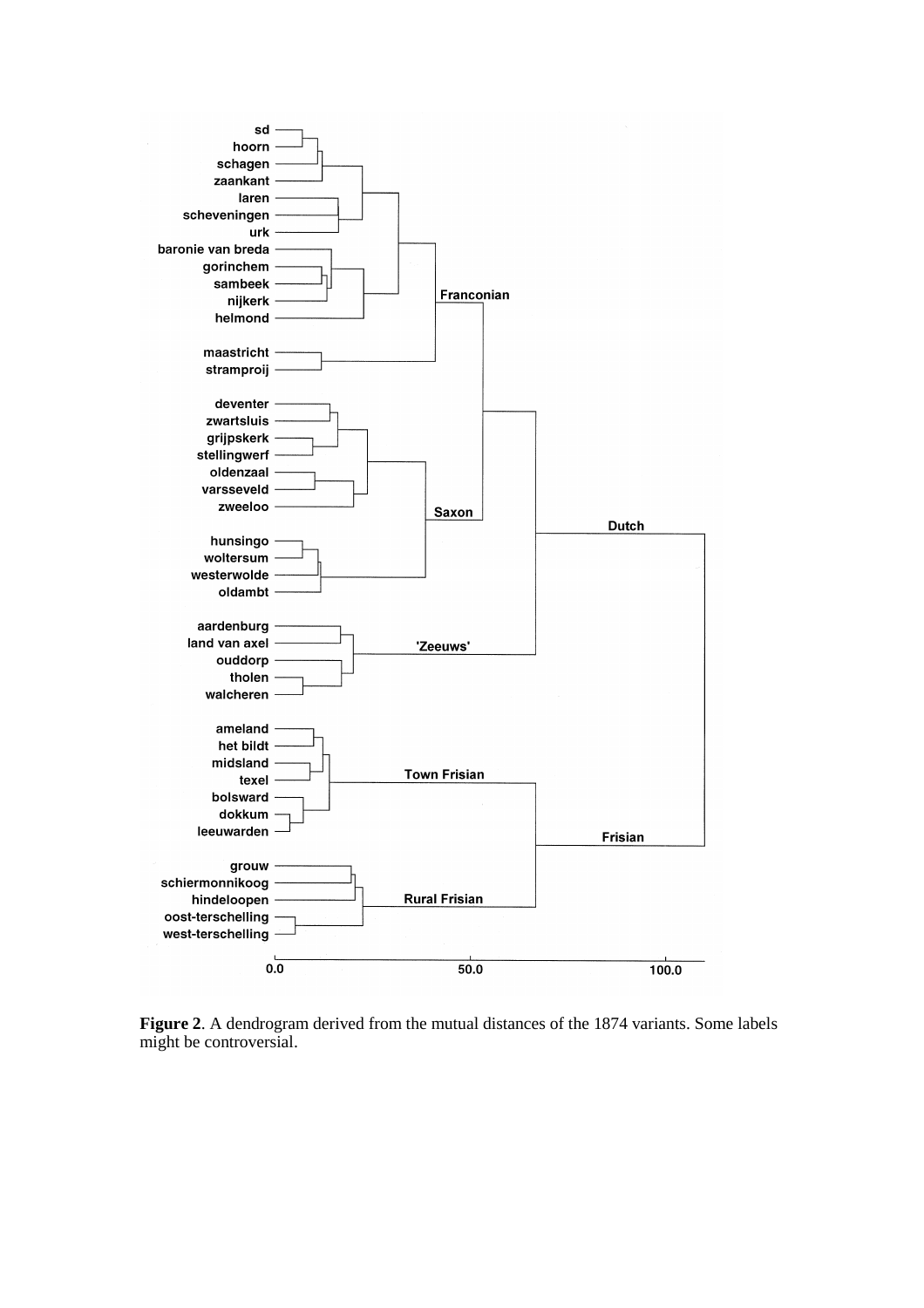

**Figure 3**. A dendrogram derived from the mutual distances of the 1996 variants.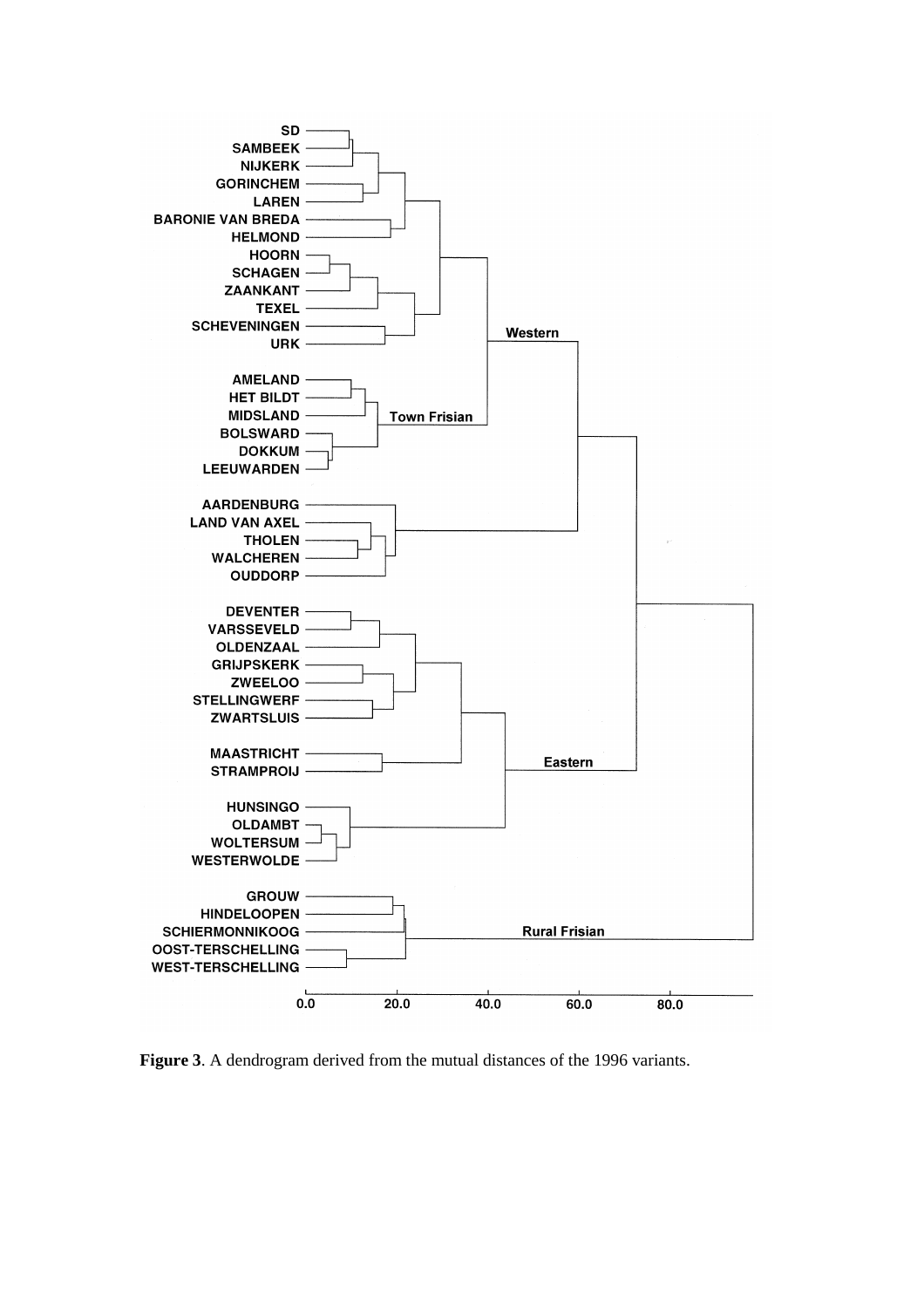

**Figure 4**. Using multidimensional scaling 84 dimensions are reduced to 2 dimensions. Ycoordinates represent the first and X-coordinates represent the second dimension. The labels of the 1874 varieties are in lower case, the labels of the 1996 varieties in capitals. Note the shift of Helmond from the west to the east.. The plot is comparable with the geographic map. Note the central positions of old and new Standard Dutch (sd/SD).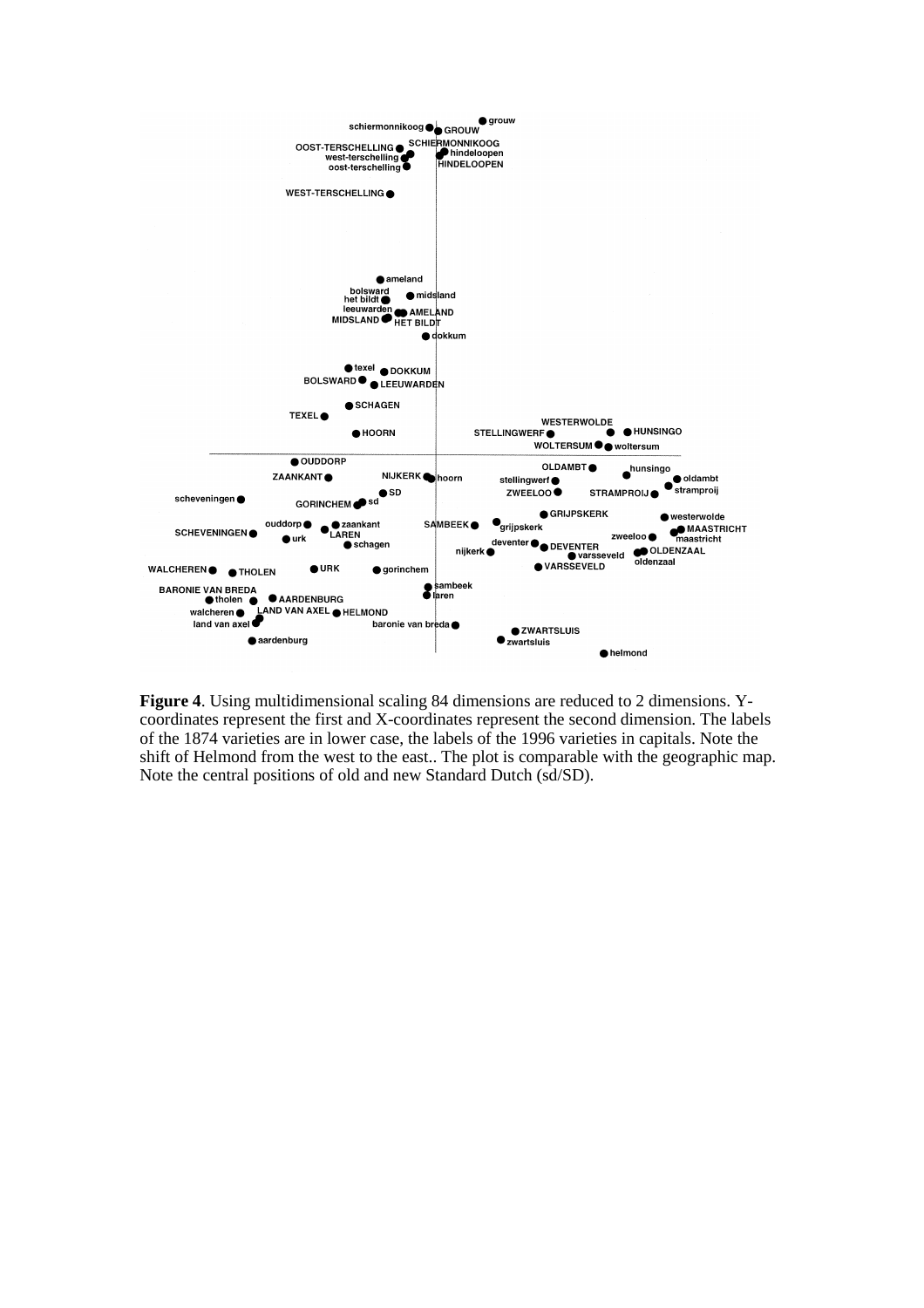

**Figure 5**. Darker lines indicate stronger convergence. Lighter dots represent greater distances between the old and the new variant. 23 of the 41 variants converged toward Standard Dutch.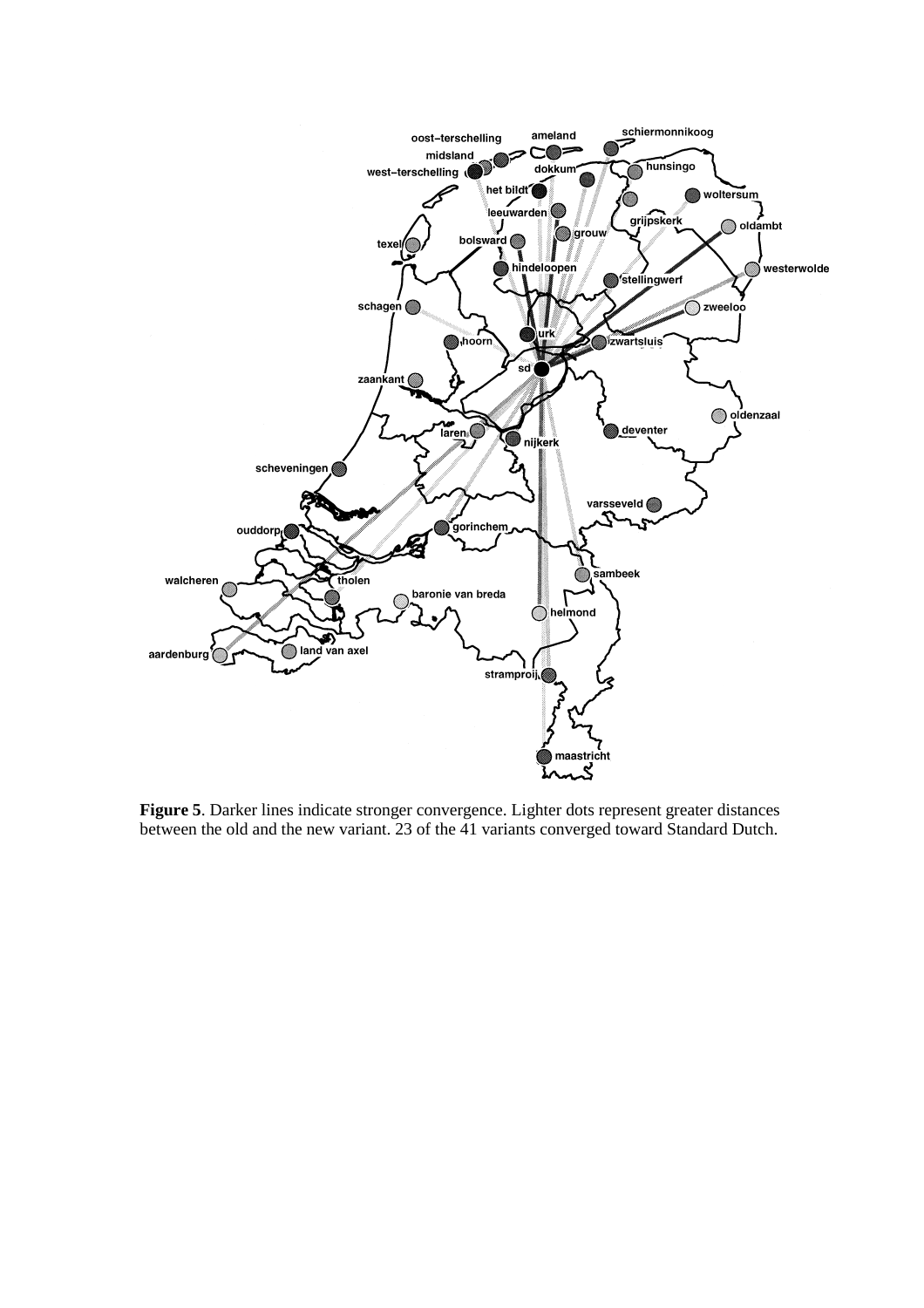

**Figure 6**. Darker lines indicate stronger divergence. Lighter dots represent greater distances between the old and the new variant. 18 of the 41 variants diverged from Standard Dutch.